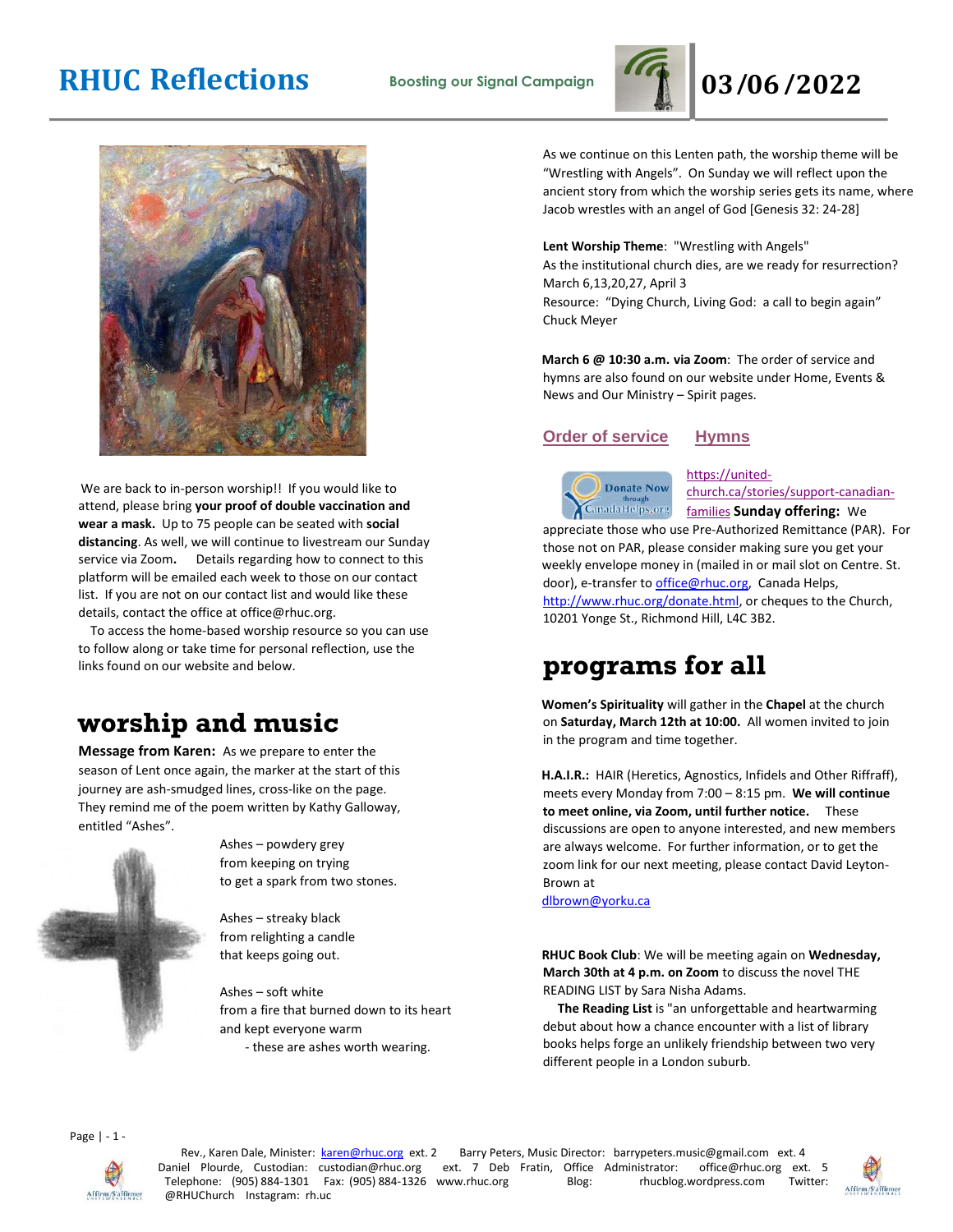# **RHUC Reflections Boosting our Signal Campaign 03/06/2022**



The author lives in London and was born in Hertfordshire to Indian and English parents. Her debut novel is partly inspired by her grandfather, who lived in Wembley, and immediately found a connection with his granddaughter through books." The setting of the book is contemporary as opposed to historical. Please contact Sandra Loughton, Facilitator, for more information about the group. No previous book club experience is necessary. New members are always welcome to join us.

### **church news**

**Congregational Update:** Friends - it is the time of year when we moving towards our **Annual Meeting** which is going to be held after worship on **Sunday April 3rd** rather than March 6th. In preparation, we will be putting our Annual Report together and also undertaking our nominations process for leadership positions.

*Jane Wedlock, Board Chair* 

#### **In 2013**, RHUC became an **Affirming Congregation and joined Affirm United.** Many may think the Vision Statement, that

was approved by the Congregation then,



refers to our 2SLGBTQ+ Community but I want you to read the Vision Statement now and NOTE that it refers to race, gender, and all people in addition and does not put gender orientation in any special spot. We need to honour all in our Congregation as we continue to share with each other.

Affirming Ministry Vision

We are proud to declare that Richmond Hill United Church is an affirming ministry, celebrating diversity and committed to the inclusion of, and justice for, all people, regardless of race, culture, sexual orientation, gender identity, age, ability, economic circumstance, or any other difference that has led to exclusion, marginalization, or oppression within the church or society. In response to God's deep and caring love, as expressed in the teachings of Jesus, we strive to offer that love to others.

*DJ McCready, Forum facilitator for Leadership and Congregational Development* 

**Cash Cards**: The next order for cash cards will be **April 20.** This is an ongoing fundraiser for RHUC that gives  $1 - 10\%$  back to the church on your gas, grocery, restaurant, coffee or gift purchase!

### **outreach**

#### *Right Relations*

This thought provoking, 'edgy', multi-media video by Alina Pete finds two people connecting within a 'Canadian' celebration. [https://www.youtube.com/watch?v=MMS\\_sWAjxDI](https://www.youtube.com/watch?v=MMS_sWAjxDI)

*"Alina Pete (they/them) is a nehiyaw (Cree) artist & writer from Little Pine First Nation in western Saskatchewan. They are best known for their Aurora award-winning webcomic, Weregeek [\(weregeek.com\)](http://weregeek.com/), but they also write short stories, poems, and RPG supplements, and have contributed to and edited several comic anthologies."*

*"True Reconciliation means acknowledging Indigenous Nationhood and working towards creating a healthy relationship between Canada and these Indigenous Nations centered around ideals such as wîtaskêwin - a concept meaning to live together on the land for mutual benefit, and in a way that doesn't harm each other or the land herself." - Alina Petee*

#### *Ukraine - Ways to Support*



**Unicef Canada** <https://www.unicef.ca/en> **Global Medic** [https://globalmedic.ca/ukraine](https://globalmedic.ca/ukraine-conflict-response-2022/)[conflict-response-2022/](https://globalmedic.ca/ukraine-conflict-response-2022/) **International Medical** 

**Corps** <https://internationalmedicalcorps.org/>

**UN Refugee Agency** <https://www.unhcr.ca/> **Canada-Ukraine Foundation** <https://www.cufoundation.ca/> **Canadian Red Cross** <https://www.redcross.ca/>

(Make sure to check organizations to ensure they are credible first)

#### *From the United Church of Canada*

"We invite our communities of faith to continue to hold the people of the region in prayer. We also invite you to explore whether there is a Ukrainian Catholic church, Ukrainian Orthodox church, or Ukrainian community centre close to you to whom you might write a letter of concern and solidarity. We will continue to update this website and our social media channels with any developments."

We offer this prayer ... [https://united-church.ca/prayers/prayer](https://united-church.ca/prayers/prayer-ukraine-church-scotland)[ukraine-church-scotland](https://united-church.ca/prayers/prayer-ukraine-church-scotland)

#### *Period Pop-Ups Richmond Hill*

"McMaster University students Rita Audi and Meghna Varambally received a grant from TakingItGlobal's RisingYouth program to design and launch what they call Period Pop-Ups: a communityrun pop-up pantry of feminine hygiene products made available free of charge to Hamilton residents who menstruate and may face financial hardship."

Page | - 2 -



Rev., Karen Dale, Minister: karen@rhuc.org ext. 2 Barry Peters, Music Director: barrypeters.music@gmail.com ext. 4 Daniel Plourde, Custodian: custodian@rhuc.org ext. 7 Deb Fratin, Office Administrator: office@rhuc.org ext. 5 Telephone: (905) 884-1301 Fax: (905) 884-1326 www.rhuc.org Blog: rhucblog.wordpress.com Twitter: @RHUChurch Instagram: rh.uc